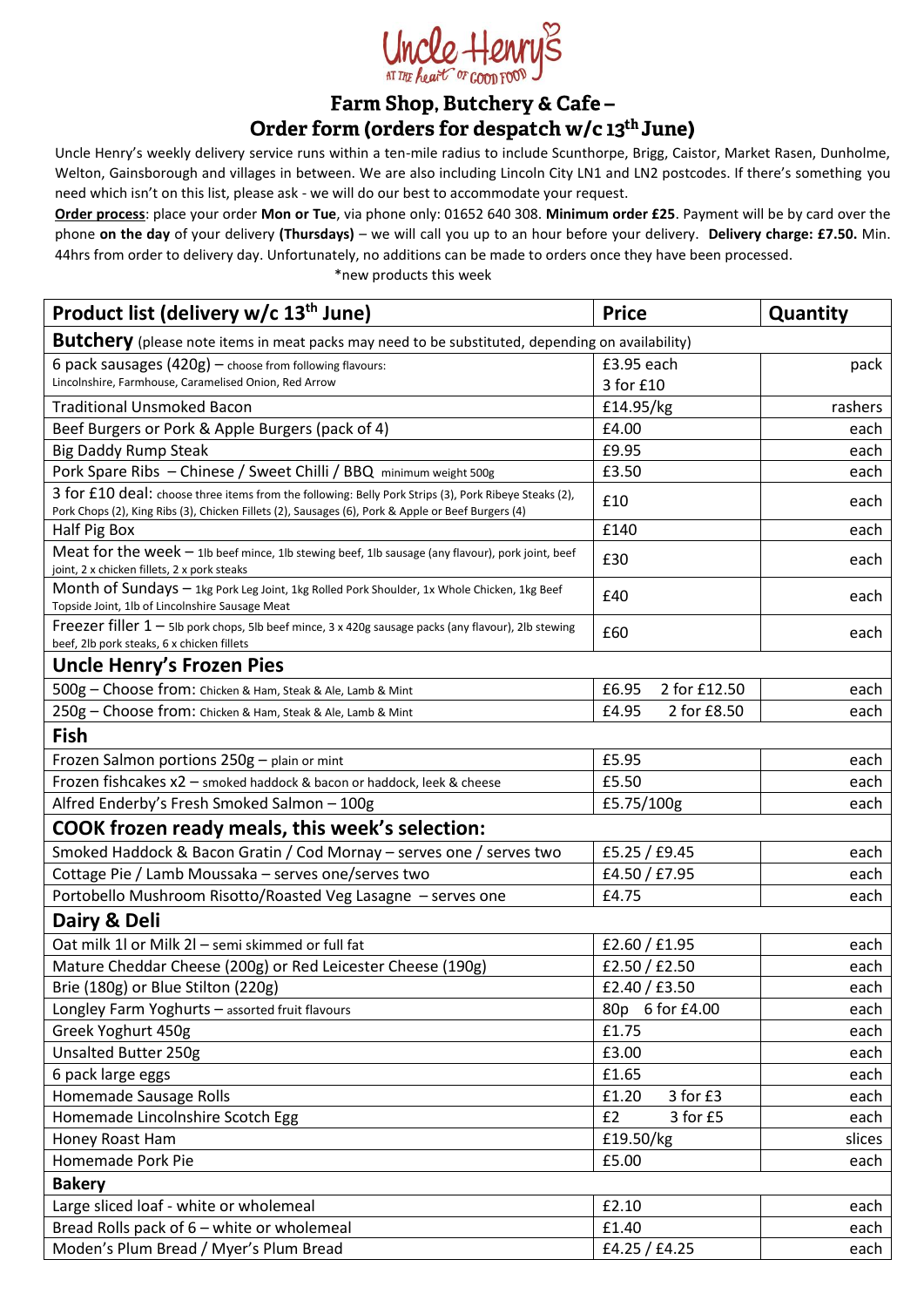

# Farm Shop, Butchery & Cafe –<br>Order form (orders for despatch w/c 13<sup>th</sup> June)

| Croissants / Pain au Chocolat (frozen: prove & bake at home)                                                           | 55p / f1.05             | each             |  |
|------------------------------------------------------------------------------------------------------------------------|-------------------------|------------------|--|
| Homemade Victoria Sponge Cake / Chocolate Cake / Coffee & Walnut Cake                                                  | £5.50/£5.95/£5.95       | each             |  |
| Homemade Cupcakes pack of 4 / Chocolate Biscuit Slice pack of 4                                                        | £4.95 / £3.95           | each             |  |
| <b>Homemade Scones</b>                                                                                                 | £1.00                   | each             |  |
| Small Quiche Lorraine / Small Mediterranean Vegetable Quiche                                                           | £4.50                   | each             |  |
| <b>Fruit &amp; Vegetables</b>                                                                                          |                         |                  |  |
| Small Veg box Based on availability                                                                                    | £6.95                   | each             |  |
| Med Veg box Based on availability                                                                                      | £11.95                  | each             |  |
| Large Veg box Based on availability                                                                                    | £16.95                  | each             |  |
| Iceberg lettuce / Cucumber                                                                                             | £1.50 $/$ 70p           | each             |  |
| Punnet of cherry tomatoes                                                                                              | £1.30                   | each             |  |
| Mixed bag of 3 peppers                                                                                                 | £3.50                   | each             |  |
| Lemons / Limes                                                                                                         | 40p / 30p               | each             |  |
| Punnet of Strawberries - locally grown (Retford) 400g                                                                  | £3.50 or 2 for £6       | each             |  |
| <b>Store Cupboard Essentials</b>                                                                                       |                         |                  |  |
|                                                                                                                        |                         |                  |  |
| Lincolnshire Tea 40's / Lincoln Earl Grey 40's                                                                         | £3.20 $/$ £3.20         | each             |  |
| Uncle Henry's House Blend Ground Coffee - 250g                                                                         | £5.50                   | each             |  |
| Uncle Henry's Strawberry or Raspberry Jam or Marmalade -340g                                                           | £3.95                   | each             |  |
| Apidae Honey 340g Blossom / Soft Set / Borage                                                                          | £5.95 / £5.95 / £6.25   | each             |  |
| Uncle Henry's Real Ale Chutney, Onion Marmalade or Piccalilli -340g                                                    | £3.95                   | each             |  |
| Stokes Tomato Sauce - 580g                                                                                             | £4.20                   | each             |  |
| Gordon Rhodes Sauce Mixes - Chilli con Carne, Comfortable Stew, Chicken Curry, BBQ                                     | £2.45<br>2 for £4.50    | each             |  |
| Pulled Pork, Moroccan Tagine, Sausage Cassoulet, Sticky Brisket<br>Maud Foster White / Wholemeal Self-Raising Flour or | £3.85                   | each             |  |
| White Strong Plain Bread Flour / Wholemeal Strong Plain Flour                                                          |                         |                  |  |
| Quick Porridge Oats 750g or 1.5kg / Jumbo Oats 1.5kg                                                                   | £2.85 / £5.25 / £5.50   | each             |  |
| Shropshire Spice Gluten Free mixes - Beef Casserole / Chicken Casserole / Stroganoff                                   | £2.25                   | each             |  |
| / Italian Classic Bolognaise / Jambalaya Louisiana Style / Swahili African Curry                                       |                         |                  |  |
| Lincolnshire Rapeseed Oil 250ml / 500ml                                                                                | £3.85/ £5.85            | each             |  |
| Pipers Crisps Sharing Bag 150g - Sea Salt, Cheddar & Onion or Salt & Vinegar                                           | £1.80 3 for £5          | each             |  |
| Twirl / Mars Bar / Kit Kat                                                                                             | 95p 3 for £2.50         | each             |  |
| Biscuits - Border Snack Pack / Border Milk Chocolate Ginger                                                            | £2.20 / £2.75           | each             |  |
| Bio D Cleaning Products - Laundry Liquid / Hand Soap / Sanitiser Spray / Washing Up Liquid                             | £6.80/£4.85/£3.60/£3.10 | each             |  |
| Eco Toilet Roll per roll / box of 48                                                                                   | f1/f36                  | each             |  |
| Kiln Dried Logs / Kindling (Large Bag) / Woodcroft Firelighters Box                                                    | £4 (2 for £7)/ £7.95 /  | each             |  |
|                                                                                                                        | £12.50                  |                  |  |
| <b>Drinks</b>                                                                                                          |                         |                  |  |
| Pin Gin 70cl                                                                                                           | £35.00                  | each             |  |
| Corney & Barrow House Wine 75cl - White or Red / La Brouette Rose                                                      | £9.95 / £50.00          | each / case of 6 |  |
| Prosecco - Cecilia Beretta / Rosato Spumante Cecilia 75cl                                                              | £14.00                  | each             |  |
| Ferry Ales Beers 500ml - Just Jane / Lincoln Lager / Squadron Bitter                                                   | £3.00/<br>£20.00        | each / case of 8 |  |
| Carton of Juice 1I - Apple or Orange                                                                                   | £1.30                   | each             |  |
| Fentiman's Tonic Water 200ml Indian/Light/Pink Grapefruit                                                              | 2 for £2.00<br>£1.30    | each             |  |
| <b>Pet Shop</b>                                                                                                        |                         |                  |  |
| Doggie Treats - 100g selection                                                                                         | £1.50                   | each             |  |